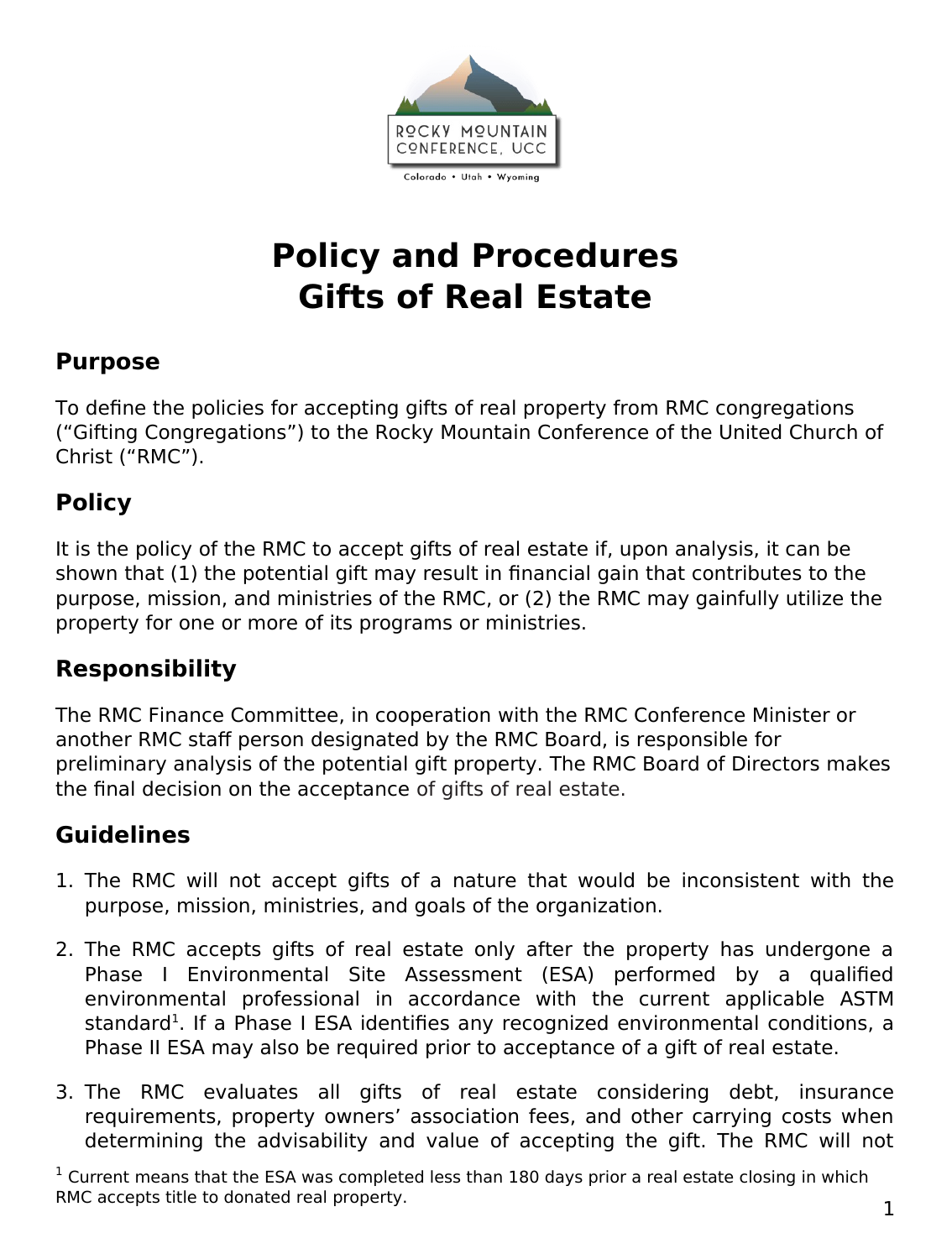generally accept properties with debt without with an independent appraisal and then only if the debt amounts to less than 50 percent of the value established by the appraisal.

- 4. Prior to the RMC accepting a gift of real estate, the Gifting Congregation shall provide the RMC with a current title search to enable the RMC to decide about whether there are any restrictions, easements, liens, or other title issues that could substantially impair the value or marketability of the property.
- 5. The Gifting Congregation shall retain an independent qualified appraiser to establish the fair market value of the property. The appraisal will establish the donor's charitable gift value, give the RMC a reasonable value at which to carry the asset on its books, and establish a reasonable asking price for the property. Appraisals can be challenging for single-use buildings like churches. Because of this, the RMC Board of Directors may deem it acceptable to retain a qualified commercial real estate broker to provide an opinion of value in lieu of - or in addition to - an appraisal.
- 6. Ordinarily, and unless the RMC Board of Directors determines that retaining the property is advantageous to the purpose, mission, ministries, and goals of the RMC, the RMC will list a property gifted to the RMC for sale with a licensed real estate broker as soon as is practicable. The RMC will attempt to realize a sale with a purchase price no less than the appraised value of the property but is not bound to do so. Factors such as high taxes, sizable debt, or other carrying costs may dictate that the property be sold as quickly as possible for a price less than the appraised value.
- 7. The RMC shall retain an attorney to review all documents prior to accepting the property.
- 8. Donations of real property by churches to the RMC shall be designated as unrestricted gifts.

#### **Procedure for the Evaluation and Acceptance of Real Estate**

- 1. A Gifting Congregation indicates to the RMC an interest in making a gift of real estate, either because the Gifting Congregation has a) voted to disband; b) ceased to function as a church; c) decided to divest itself of the subject real estate; or d) voted to withdraw from the United Church of Christ.
- 2. The RMC Conference Minister (or another RMC staff person designated by the RMC Board) and RMC Treasurer schedule a visit with the Gifting Congregation to discuss the potential gift.
- 3. The RMC Treasurer requests the following information from the Gifting Congregation:
	- a. Address and legal description of the property;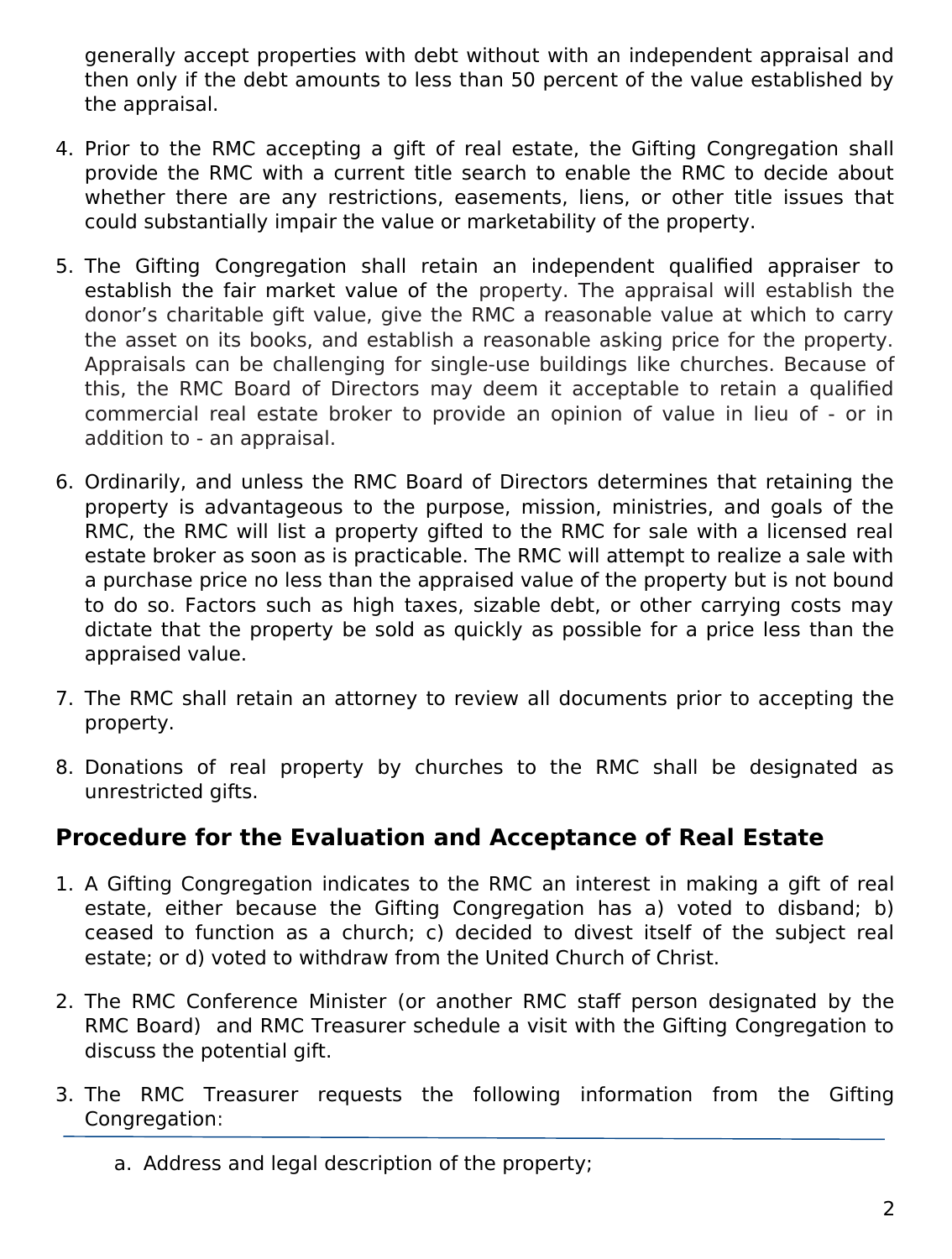- b. copy of the owner's vesting deed;
- c. copy of the last three years' property tax statements;
- d. name of the owner(s), percentage of ownership, and type of ownership;
- e. terms of debt, if any, balances due, and whether the Gifting Congregation expects the RMC to assume the debt;
- f. survey or plat, if available;
- g. history of use of the property;
- h. information about the costs of owning and operating the property (e.g., property taxes, utilities, maintenance, security; insurance)
- i. copies of all insurance policies;
- j. rent roll and current leases, if applicable;
- k. zoning status of the property, including any restrictions in use, any enforcement violations, or proposed condemnation;
- l. description of all existing municipal code violations;
- m. copies of all service agreements;
- n. copies of all existing environmental assessments; and
- o. copy of a recent appraisal, if available.
- 4. The RMC Conference Minister or another RMC staff person designated by the RMC Board, a representative of the RMC Finance Committee, along with a real-estate professional, will visit the property to perform a visual site inspection, take photographs, and make an initial assessment of the marketability of the property. They will note any environmental hazards or other potential liabilities and formulate and deliver a recommendation to the RMC Board of Directors regarding whether to pursue the potential gift any further.
- 5. If the recommendation is to pursue the potential gift, the Gifting Congregation shall engage a qualified firm to perform a Phase One Environmental Site Assessment. Based on the results of the Assessment, the Gifting Congregation may be required to obtain a Phase Two Environmental Site Assessment.
- 6. The RMC will obtain a title commitment to review current ownership of the property and to determine if there are any title defects.
- 7. The Gifting Congregation shall obtain a zoning verification letter from the appropriate governmental authority and provide a copy to the RMC Conference Minister or another RMC staff person designated by the RMC Board.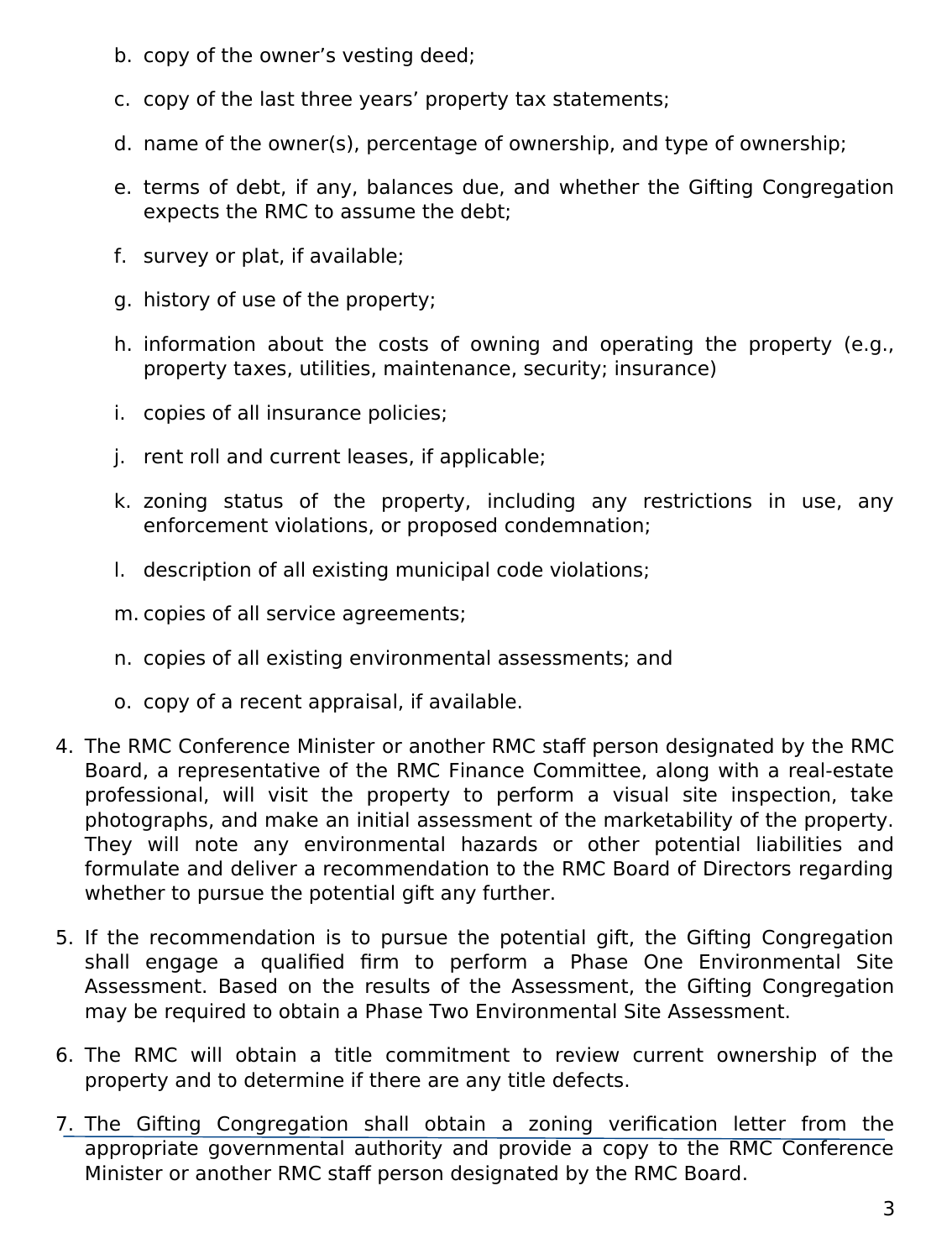- 8. The RMC shall request a list of police reports associated with the subject property and the surrounding area/neighborhood for the past two years, to ascertain if security issues exist that may be exacerbated once the property is no longer occupied.
- 9. The RMC shall obtain inspections (structural, mechanical, electrical, and plumbing) of all structures on the subject property.
- 10. The Gifting Congregation shall obtain an appraisal of the property. Appraisals can be challenging for single-use buildings like churches. Because of this, the RMC Board of Directors may deem it acceptable to retain a qualified commercial real estate broker to provide an opinion of value in lieu of - or in addition to - an appraisal.
- 11. The RMC shall negotiate with the Gifting Congregation to determine which party is responsible for each of the costs and fees associated with the donation of the property, the transfer of ownership to the RMC, and the RMC's operating costs post-closing. These costs include, but are not limited to, the costs of Environmental Site Assessments, the costs of title searches, title insurance, preparation of the Deed of Trust, closing costs, recording costs, and legal fees charged by the title company, and the buyer's commission or fee payable to a real estate agent and/or broker. If the property is located more than fifty (50) miles from the RMC mailing address, this amount shall include the cost to engage a local professional to manage and oversee the property. The factors to be considered in this negotiation shall include:
	- a. Whether the Gifting Congregation has voted to disband;
	- b. Whether the Gifting Congregation has ceased to function as a church;
	- c. Whether the Gifting Congregation has voted to withdraw from the United Church of Christ; and
	- d. The assets, liabilities, equities, and other financial conditions of the Gifting Congregation.
- 12. The RMC Treasurer, in cooperation with the RMC Conference Minister or another RMC staff person designated by the RMC Board, shall prepare a report and recommendation for the RMC Board of Directors, including a budget representing total costs of ownership for the period the RMC expects to own the property. The budget shall include, but not be limited to, taxes, insurance, utilities, maintenance, security, debt service, fees and permits, advertising, commissions, legal fees, closing costs, and all other costs anticipated to be incurred in obtaining, owning, and disposing of the property. If the property is located more than fifty (50) miles from the RMC mailing address, this amount shall include the cost to engage a local professional to manage and oversee the property. The budget will be used to project the net proceeds to the RMC expected from the final disposition of the property.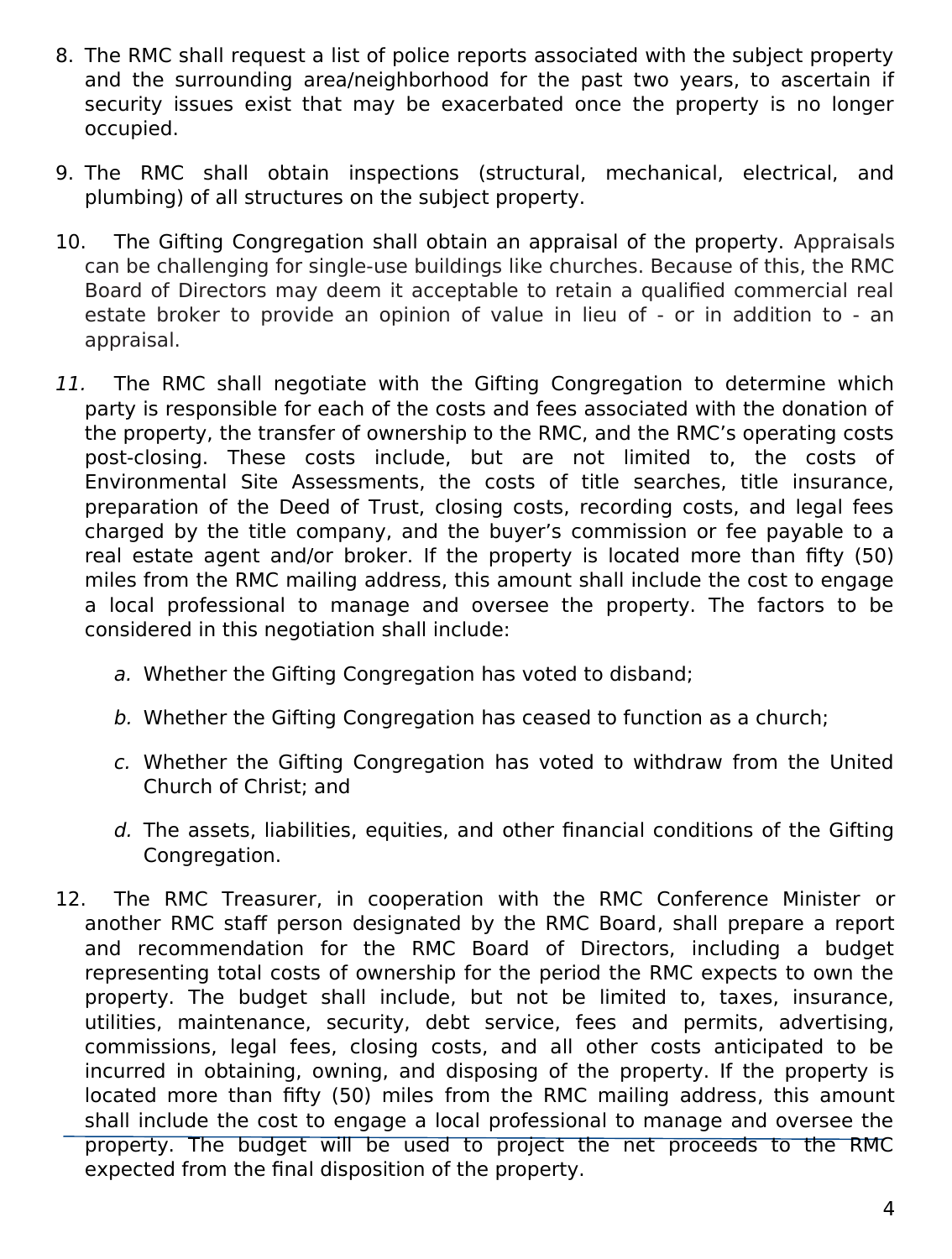- 13. The RMC Board of Directors shall vote on whether to accept the gift of real estate and shall pass a board resolution authorizing the RMC Conference Minister or another RMC staff person designated by the RMC Board to affect the acceptance of the gift, with terms and conditions for the real estate closing.
- 14. Prior to closing, the Gifting Congregation shall remove all personal property, equipment, appliance, and fixtures not affixed to or part of the real property.
- 15. Prior to closing, the Gifting Congregation shall place into escrow an amount equal to one year of the RMC's anticipated ownership costs of the building, developed in accordance with item 12 above. The RMC shall include all anticipated costs of ownership of the property from the date of closing until the RMC disposes of the subject property, or for one year, whichever comes first. The Gifting Congregation shall reimburse the RMC for costs of ownership on a quarterly basis, beginning three months following the closing date. The RMC shall submit all costs to the Gifting Church for reimbursement no later than one year and 30 days after the closing date. Any funds remaining in the escrow account established by the Gifting Congregation after reimbursing all RMC costs submitted within one year and 30 days after the closing date shall be eligible for release from escrow. The RMC may, at its sole discretion, choose to reduce the amount the Gifting Congregation is required to place in escrow, or to waive this requirement, based on the Gifting Congregation's financial capacity.

If the RMC does not list the property for sale within six (6) months of the date of closing, any amounts in escrow shall be eligible for release and the RMC shall reimburse the Gifting Congregation for all expenses previously paid to it from the escrow account.

- 16. After closing, once RMC is the owner of the real estate, all decisions about the property will be made by the RMC Board in its sole discretion.
- 17. Ordinarily, once the transfer of ownership to the RMC is completed, the RMC Board will immediately list the property for sale.
- 18. The RMC reserves the right to retain the property if the RMC Board of Directors determines that the property can be used in a way that furthers the RMC's purpose, mission, ministries, and/or goals.
- 19. In all cases, the RMC Board reserves the right to decline to accept the donation of property from Gifting Congregations, if it determines, in its sole discretion, that the acceptance of the property is not compatible with the RMC's purpose, mission, ministries and/or goals, or that acceptance of the property is not financially beneficial to the organization.
- 20. The RMC Board reserves the right to decline a gift of real estate that names multiple beneficiaries; however, the RMC welcomes cash gifts resulting from the sales proceeds of real estate in these cases.
- 21. The RMC Board may consider placing any gift of real estate in a Limited